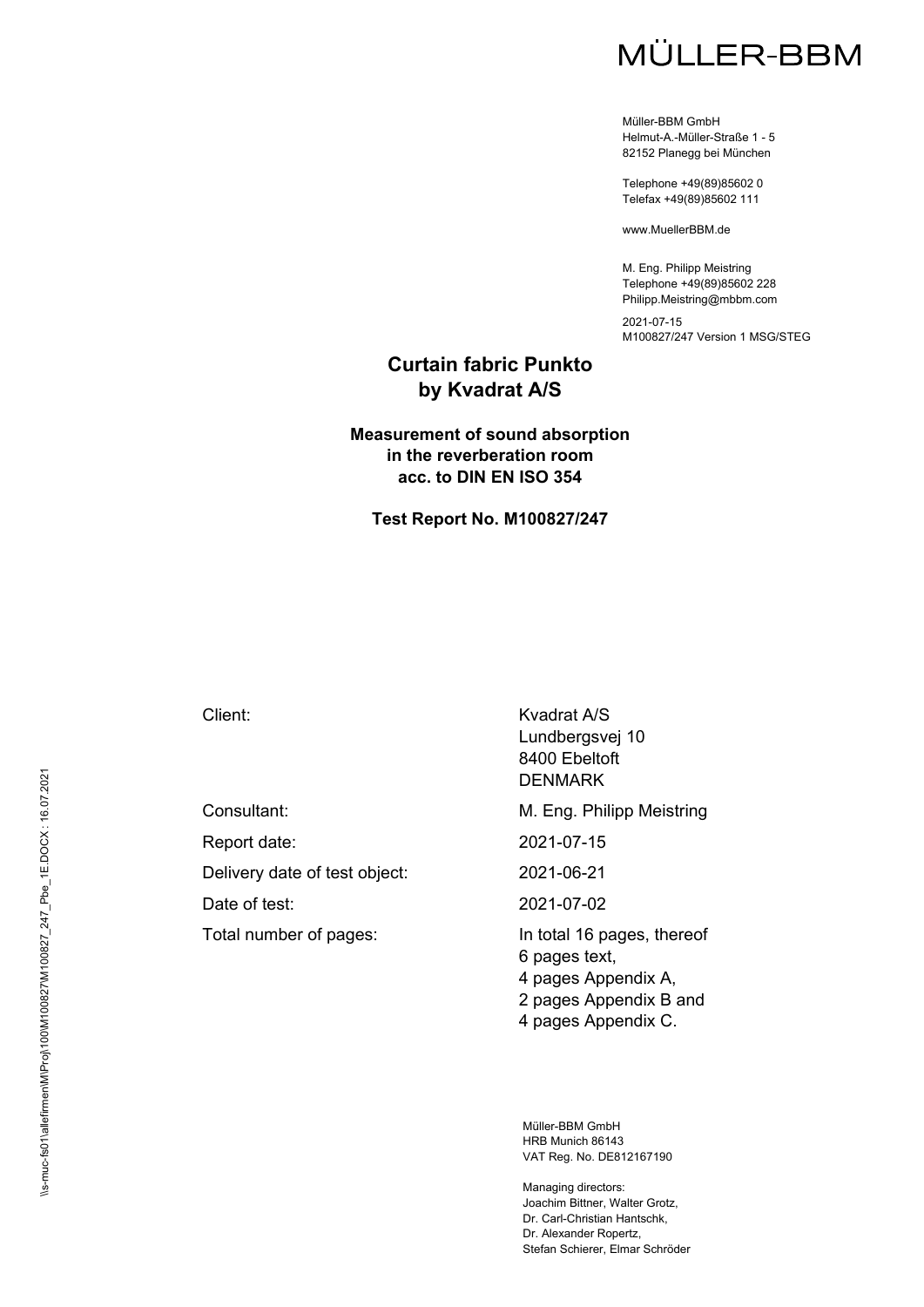# **Table of contents**

| 1                       | Task                                 | 3 |
|-------------------------|--------------------------------------|---|
| $\overline{2}$          | <b>Basis</b>                         | 3 |
| 3                       | <b>Test object and test assembly</b> | Δ |
| $\overline{\mathbf{4}}$ | <b>Execution of the measurements</b> | 5 |
| 5                       | <b>Evaluation</b>                    | 5 |
| 6                       | <b>Measurement results</b>           | 5 |
| 7                       | <b>Remarks</b>                       | 6 |

|                    | Appendix A: Test certificates                                            |
|--------------------|--------------------------------------------------------------------------|
| Appendix B: Photos |                                                                          |
|                    | Appendix C: Description of test method, test facility and test equipment |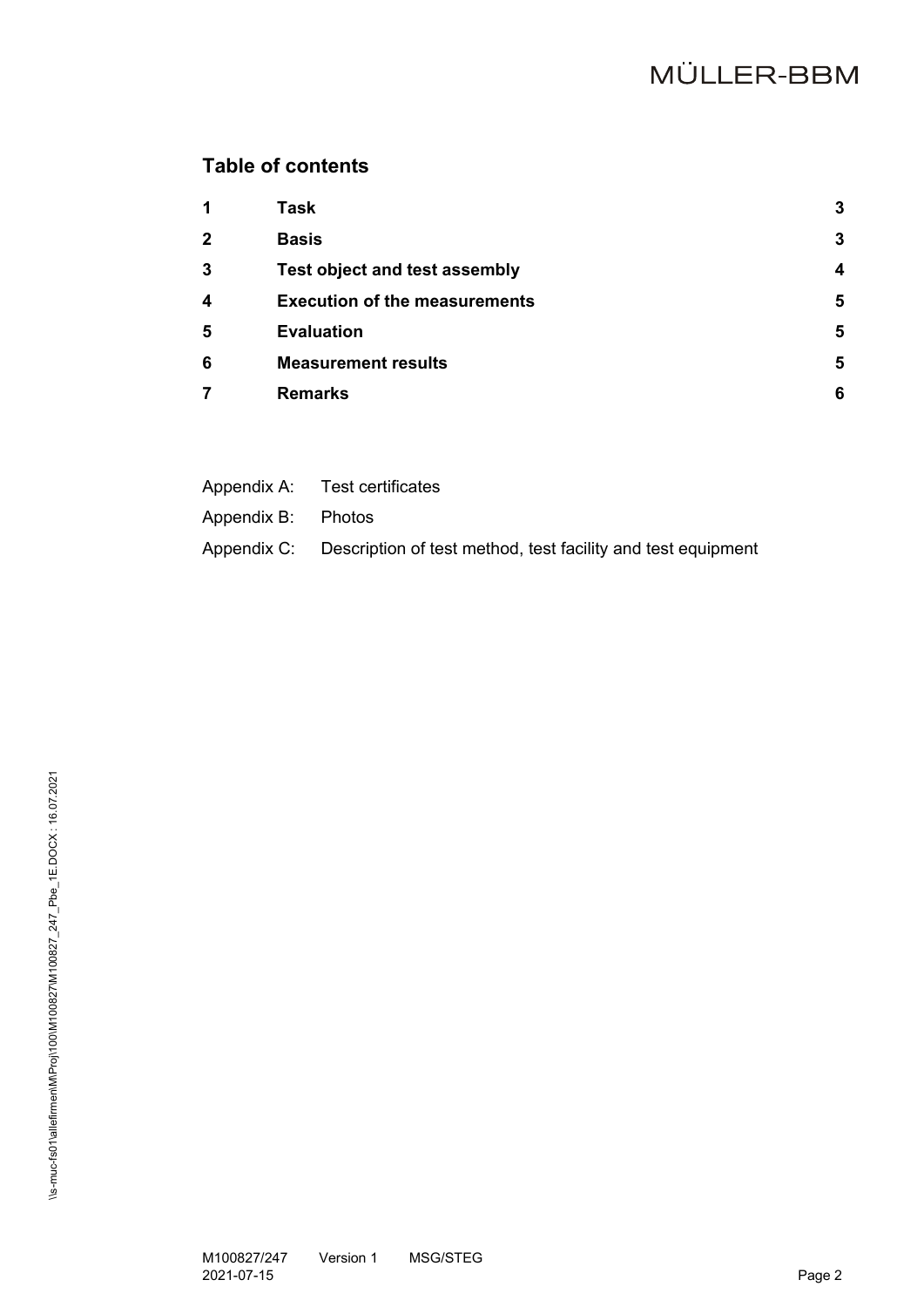### **1 Task**

On behalf of the company Kvadrat A/S, 8400 Ebeltoft, Denmark, the sound absorption of the curtain fabric type "Punkto" was to be measured according to DIN EN ISO 354 [1] in the reverberation room.

The fabric was tested as a curtain both in a flat arrangement and as a pleated hanging curtain with 100 % fullness, each with a distance of 100 mm and 150 mm to the reflective wall.

### **2 Basis**

This test report is based on the following documents:

- [1] DIN EN ISO 354: Acoustics Measurement of sound absorption in a reverberation room (ISO 354:2003); German version EN ISO 354:2003. 2003-12
- [2] DIN EN ISO 11654: Acoustics Sound absorbers for use in buildings Rating of sound absorption (ISO 11654:1997); German version EN ISO 11654:1997. 1997-07
- [3] ASTM C 423-17: Standard Test Method for Sound Absorption and Sound Absorption Coefficients by the Reverberation Room Method. Revision: 17. February 2017.
- [4] ISO 9613-1: Acoustics; Attenuation of sound during propagation outdoors; part 1: calculation of the absorption of sound by the atmosphere. 1993-06
- [5] DIN EN ISO 12999-2: Acoustics Determination and application of measurement uncertainties in building acoustics – Part 2: Sound absorption (ISO 12999-2:2020); German version EN ISO 12999-2:2020. 2020-11
- [6] Mueller-BBM test report no M100827/246: Fabric Type Punkto, Manufacturer Kvadrat A/S - Determination of airflow resistance according to DIN EN ISO 9053-1. 2021-06-22
- [7] DIN EN ISO 5084: Textiles Determination of thickness of textiles and textile products (ISO 5084:1996); German version EN ISO 5084:1996. 1996-10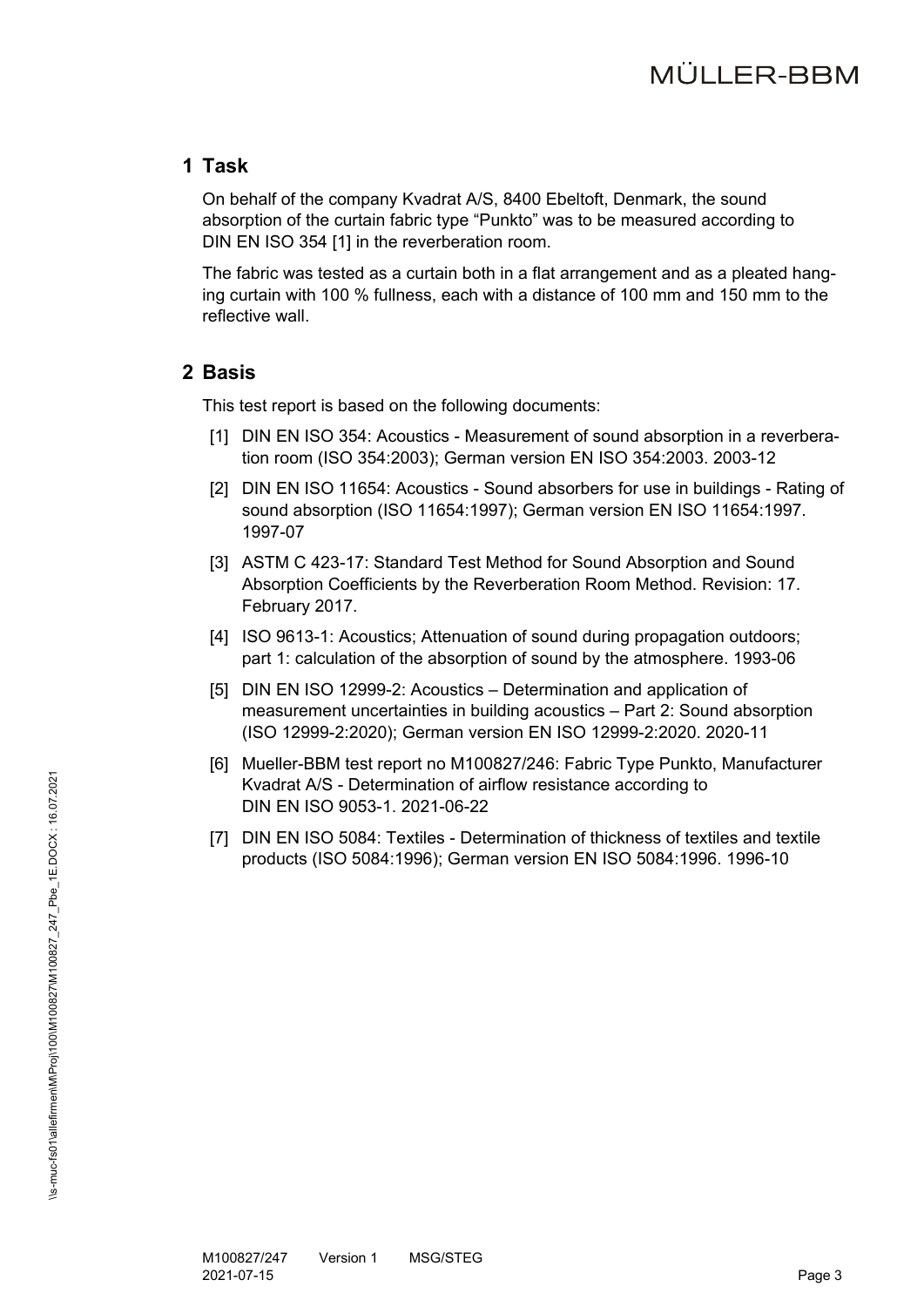## **3 Test object and test assembly**

#### **3.1 Test object**

The tested material is described by the client as follows:

- Designation "Punkto", color 3110
- Material 100 % Trevira CS

The testing laboratory has measured as follows at four random A4-sized samples from testing material:

- Thickness acc. DIN EN ISO 5084 [7] (3 samples, each 3 positions, pressure 1.00 kPa, pressure-foot 2,000 mm²): *t* = 0.78 mm
- Specific air flow resistance acc. to DIN EN ISO 9053-1 [6]: *R*s = 631 Pa⋅s/m
- Area specific mass: *m′′* = 337 g/m²

#### **3.2 Test assemblies**

The installation of the test object was carried out at the reverberation room by employees of the test laboratory.

The test assemblies were made following mounting type G according to DIN EN ISO 354 [1], annex B.5. The mounting details of the test set-ups are as follows:

- curtain webs fixed to a metal rail that was placed directly at the ceiling of the reverberation room, the height of the rail was 90 mm, the fabric was fixed at the rail with 60 mm overlap
- single webs arranged with 20 mm fabric overlap at vertical curtain splices
- test set-up with free curtain edges at sides and at bottom (no enclosing frame)

Testing was done in the test-assemblies as listed in Table 1.

| <b>Test</b><br>certificate<br>Appendix A,<br>page | <b>Clear distance</b><br>to the reflec-<br>tive wall (at<br>fixing rail) | <b>Drapery</b>   | <b>Fabric dimensions</b><br>$W \times H$ | Dimensions of<br>test surface (from<br>lower border of<br>the rail)<br>$W \times H = S$ |
|---------------------------------------------------|--------------------------------------------------------------------------|------------------|------------------------------------------|-----------------------------------------------------------------------------------------|
|                                                   | $100 \text{ mm}$                                                         | Flat hanging     | 1 web 3.04 m x 3.00 m                    |                                                                                         |
| $\overline{2}$                                    | $150$ mm                                                                 | curtain          | 1 web 0.48 m x 3.00 m                    | $3.50 \text{ m} \times 2.94 \text{ m} =$                                                |
| 3                                                 | $100 \text{ mm}$                                                         | Pleated curtain, | 2 webs 3.04 m x 3.00 m                   | $10.29 \text{ m}^2$                                                                     |
| $\overline{4}$                                    | 150 mm                                                                   | 100 % fullness   | 1 web 0.96 m x 3.00 m                    |                                                                                         |

Table 1. Overview of the tested curtain assemblies.

The test certificates in Appendix A and the photographs in Appendix B show further details of the test assemblies.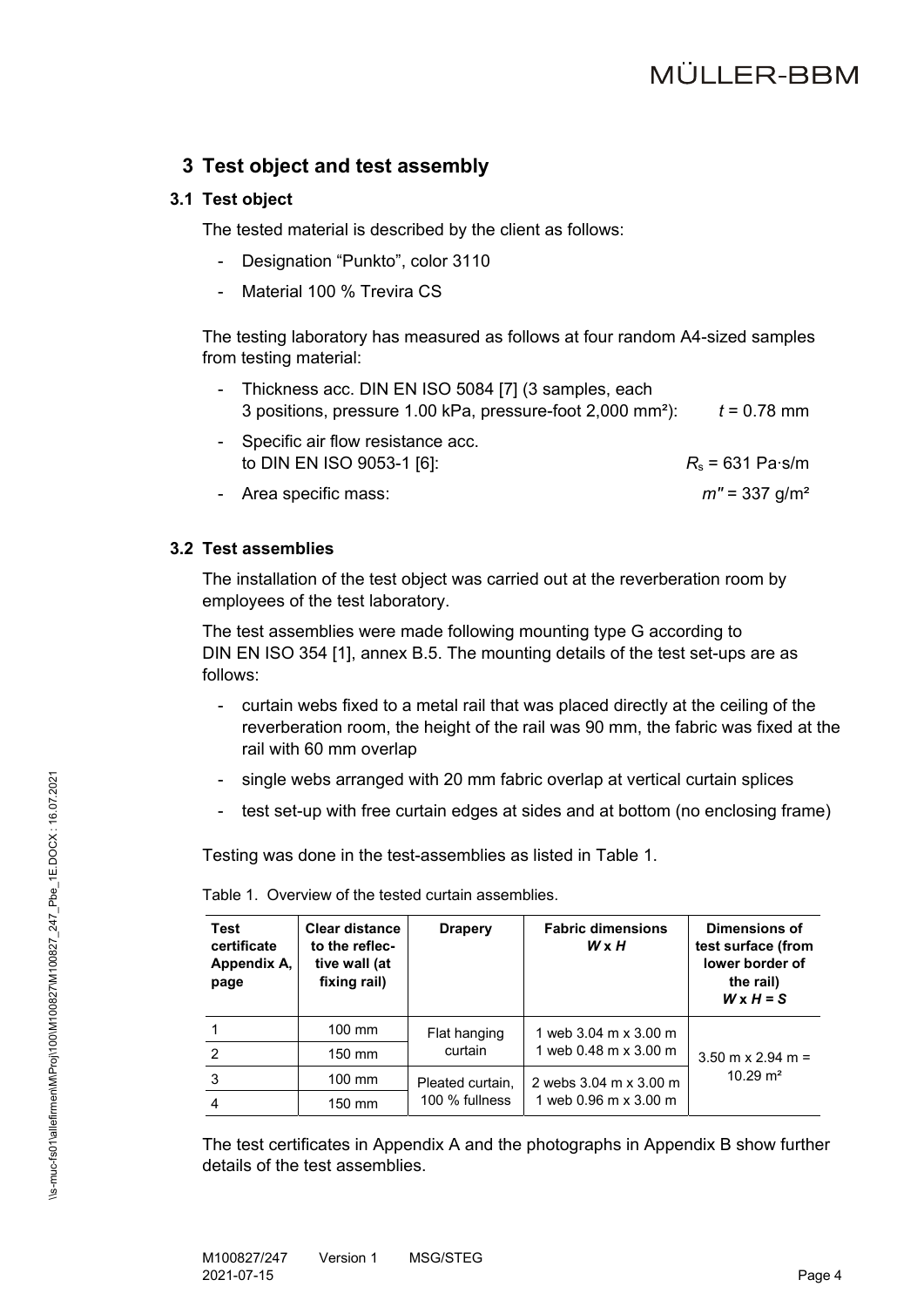#### **4 Execution of the measurements**

The measurements were executed according to DIN EN ISO 354 [1].

The test procedure, the test stand and the test equipment used for the measurements are described in Appendix C.

### **5 Evaluation**

The sound absorption coefficient  $a<sub>S</sub>$  was determined in one-third octave bands between 100 Hz and 5000 Hz according to DIN EN ISO 354 [1].

In addition, the following characteristic values were determined according to DIN EN ISO 11654 [2].

- Practical sound absorption coefficient *α*<sub>p</sub> in octave bands
- Weighted sound absorption coefficient *α*w as single value

The weighted sound absorption coefficient *α*w is determined from the practical sound absorption coefficients  $\alpha_{p}$  in the octave bands of 250 Hz to 4000 Hz.

According to ASTM C 423-17 [3] the following characteristic values were determined:

- Noise reduction coefficient *NRC* as single value

Arithmetical mean value of the sound absorption coefficients in the four one-third octave bands 250 Hz, 500 Hz, 1000 Hz and 2000 Hz; mean value rounded to 0.05.

- Sound absorption average *SAA* as single value

Arithmetical mean value of the sound absorption coefficients in the twelve one-third octave bands between 250 Hz and 2500 Hz; mean value rounded to 0.01.

### **6 Measurement results**

The sound absorption coefficients  $\alpha_{\rm s}$  in one-third octave bands, the practical sound absorption coefficients *α*p in octave bands and the single values (*α*w, *NRC* und *SAA*) are indicated in the test certificate in Appendix A.

Information on the uncertainty of measurement is given in Appendix C. When assigning the absorption group, the measurement uncertainty was not taken into account in accordance with DIN EN ISO 11654 [2].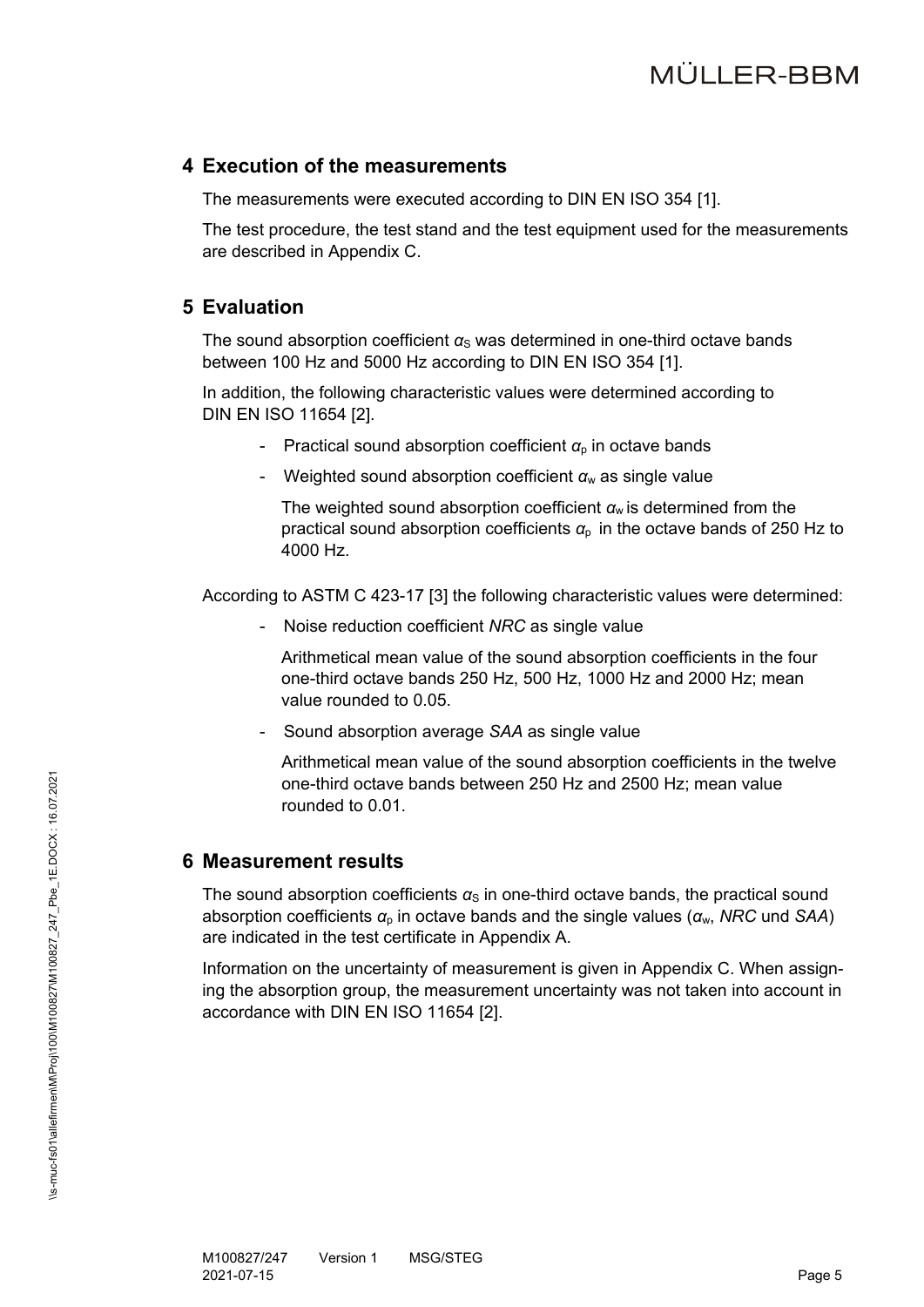## **7 Remarks**

The test results exclusively relate to the investigated subjects and conditions described.

Ph. Mother

M.Eng. Philipp Meistring (Project manager)

This test report may only be published, shown or copied as a whole, including its appendices. The publishing of excerpts is only possible with prior consent of Müller-BBM.



Testing laboratory accredited by DAkkS according to DIN EN ISO/IEC 17025:2018. The accreditation is valid only for the scope listed in the annex of the accreditation certificate.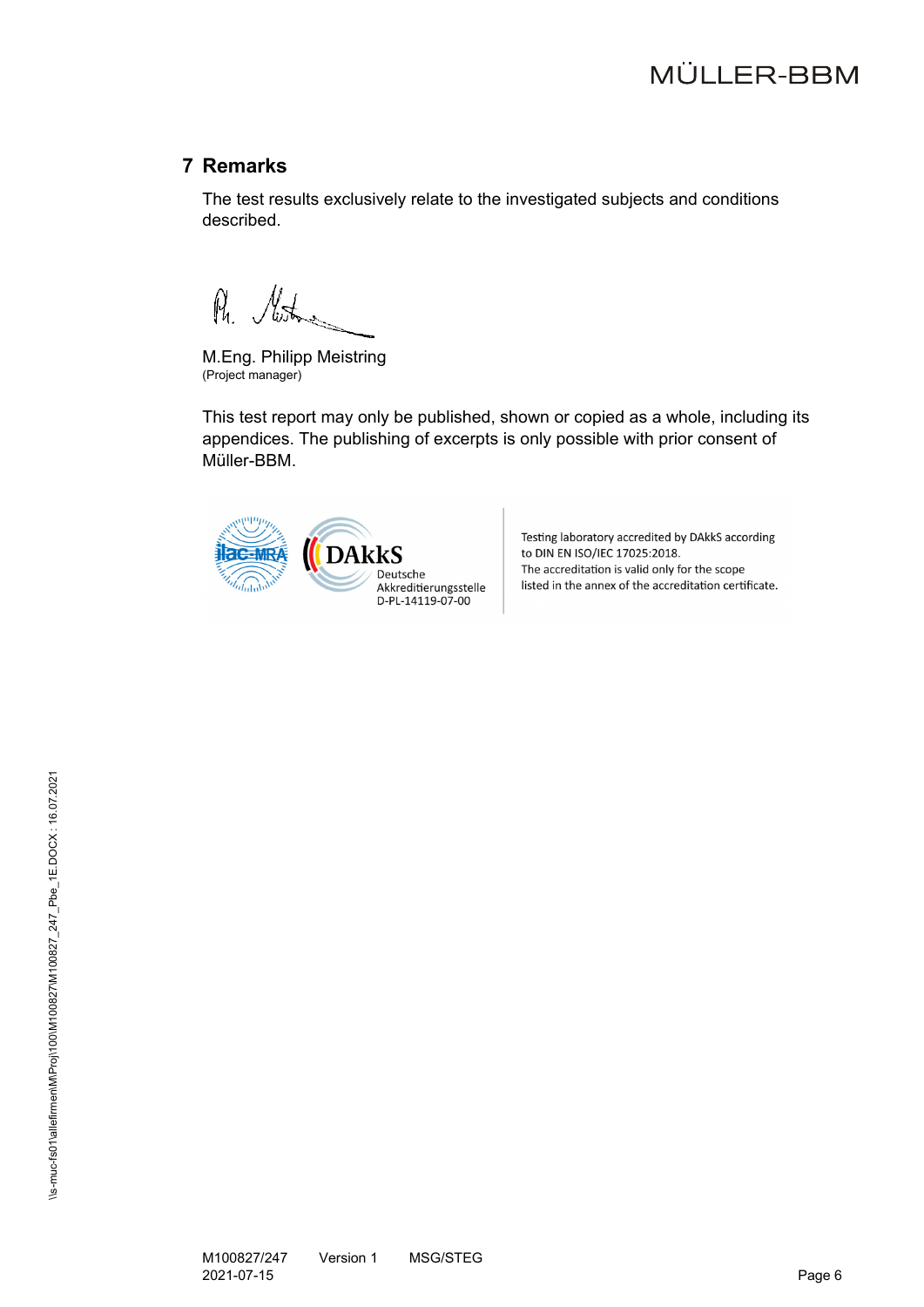**Client:** Kvadrat A/S

Lundbergsvej 10, 8400 Ebeltoft, Denmark

**Test specimen:** Fabric Punkto

arranged as curtain (hanging flat, 100 mm distance to reflective wall)

#### **Material details**

*Information provided by the client:*

⦁ fabric: Punkto

⦁ material: 100 % Trevira CS

*Properties determined by the testing laboratory* 

*mean values of three samples dim. 210 mm x 297 mm from test material:*

- ⦁ area specific mass *m*" = 337 g/m²
- airflow resistance  $R<sub>S</sub>$  = 631 Pa s/m
- $\bullet$  thickness  $t = 0.78$  mm

#### **Test arrangement**

- ⦁ curtain arrangement following type G-100 acc. to DIN EN ISO 354, without enclosing frame
- ⦁ arranged as a flat curtain hanging in front of a reflecting wall
- $\bullet$  test set-up made of two webs (3.04 m x 3.00 m and 0.48 m x 3.00 m), 20 mm overlap at curtain splices
- ⦁ fixed directly underneath the ceiling of the reverberation room, suspended from a metal rail (height 90 mm, overlap 60 mm), distance to the back wall 100 mm
- ⦁ test surface width x height = 3.50 m x 2.94 m (starting at the lower edge of the metal rail)

Date of test: 2021-07-02 Size: 10.29 m² Volume: 199.60 m³ Room: E

| Frequency |         | $\alpha_{\rm S}$<br>1/3 octave | $\alpha_{\rm p}$<br>octave |
|-----------|---------|--------------------------------|----------------------------|
| [Hz]      |         |                                |                            |
| 100       | $\circ$ | 0.02                           |                            |
| 125       | $\circ$ | 0.04                           | 0.05                       |
| 160       | $\circ$ | 0.05                           |                            |
| 200       |         | 0.15                           |                            |
| 250       |         | 0.19                           | 0.25                       |
| 315       |         | 0.34                           |                            |
| 400       |         | 0.51                           |                            |
| 500       |         | 0.67                           | 0.65                       |
| 630       |         | 0.81                           |                            |
| 800       |         | 0.88                           |                            |
| 1000      |         | 0.91                           | 0.90                       |
| 1250      |         | 0.88                           |                            |
| 1600      |         | 0.72                           |                            |
| 2000      |         | 0.63                           | 0.70                       |
| 2500      |         | 0.72                           |                            |
| 3150      |         | 0.75                           |                            |
| 4000      |         | 0.71                           | 0.75                       |
| 5000      |         | 0.74                           |                            |

|                  |      | $\theta$ [°C]   r. h. [%]   B [kPa] |      |
|------------------|------|-------------------------------------|------|
| without specimen | 24.2 | 52.0                                | 95.4 |
| with specimen    | 24.2 | 51.8                                | 95.4 |



αp Practical sound absorption coefficient according to ISO 11654

Bau4(v1,11,100,0) - R:\BAU\Pruefst\Bau4Data\100\100827\2021-07-02\100827\_2021-07-02\_1.mb4: 16.07.2021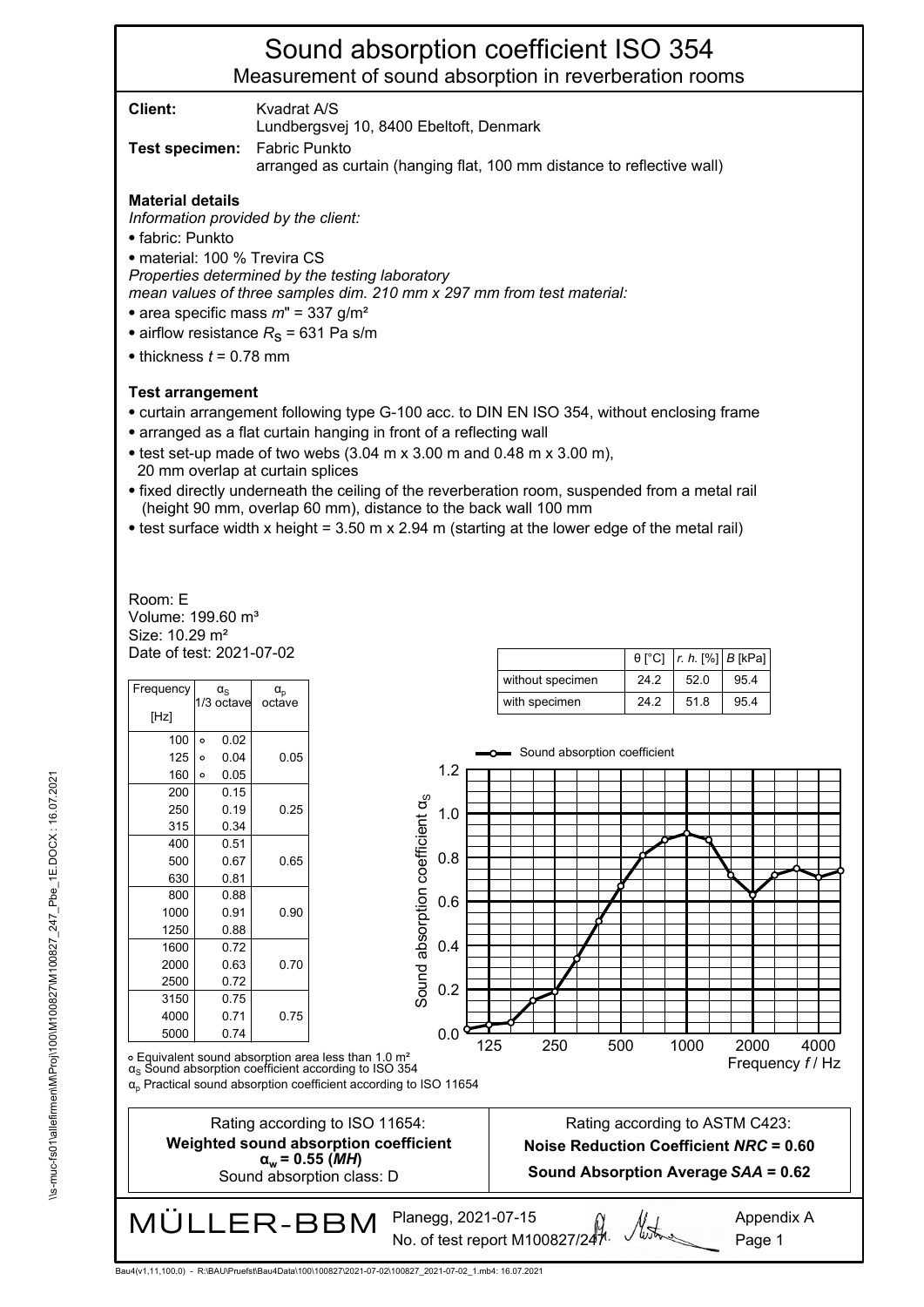**Client:** Kvadrat A/S

Lundbergsvej 10, 8400 Ebeltoft, Denmark

**Test specimen:** Fabric Punkto

arranged as curtain (hanging flat, 150 mm distance to reflective wall)

#### **Material details**

*Information provided by the client:*

⦁ fabric: Punkto

⦁ material: 100 % Trevira CS

*Properties determined by the testing laboratory* 

*mean values of three samples dim. 210 mm x 297 mm from test material:*

- ⦁ area specific mass *m*" = 337 g/m²
- airflow resistance  $R<sub>S</sub>$  = 631 Pa s/m
- $\bullet$  thickness  $t = 0.78$  mm

#### **Test arrangement**

- ⦁ curtain arrangement following type G-150 acc. to DIN EN ISO 354, without enclosing frame
- ⦁ arranged as a flat curtain hanging in front of a reflecting wall
- $\bullet$  test set-up made of two webs (3.04 m x 3.00 m and 0.48 m x 3.00 m), 20 mm overlap at curtain splices
- ⦁ fixed directly underneath the ceiling of the reverberation room, suspended from a metal rail (height 90 mm, overlap 60 mm), distance to the back wall 150 mm
- ⦁ test surface width x height = 3.50 m x 2.94 m (starting at the lower edge of the metal rail)

Date of test: 2021-07-02 Size: 10.29 m² Volume: 199.60 m³ Room: E

| Frequency |         | $\alpha_{\rm S}$<br>1/3 octave | $\alpha_{\rm p}$<br>octave |
|-----------|---------|--------------------------------|----------------------------|
| [Hz]      |         |                                |                            |
| 100       | $\circ$ | 0.03                           |                            |
| 125       | $\circ$ | 0.07                           | 0.05                       |
| 160       | $\circ$ | 0.08                           |                            |
| 200       |         | 0.26                           |                            |
| 250       |         | 0.34                           | 0.35                       |
| 315       |         | 0.50                           |                            |
| 400       |         | 0.65                           |                            |
| 500       |         | 0.79                           | 0.75                       |
| 630       |         | 0.87                           |                            |
| 800       |         | 0.87                           |                            |
| 1000      |         | 0.77                           | 0.75                       |
| 1250      |         | 0.61                           |                            |
| 1600      |         | 0.68                           |                            |
| 2000      |         | 0.76                           | 0.70                       |
| 2500      |         | 0.70                           |                            |
| 3150      |         | 0.75                           |                            |
| 4000      |         | 0.75                           | 0.75                       |
| 5000      |         | 0.73                           |                            |

|                  |      |      | $\theta$ [°C]   r. h. [%]   B [kPa] |
|------------------|------|------|-------------------------------------|
| without specimen | 24.2 | 52.0 | 95.4                                |
| with specimen    | 24.3 | 51.7 | 95.4                                |



∘ Equivalent sound absorption area less than 1.0 m²<br>α<sub>s</sub> Sound absorption coefficient according to ISO 354

αp Practical sound absorption coefficient according to ISO 11654

Rating according to ISO 11654: **Weighted sound absorption coefficient**  $α<sub>w</sub> = 0.65$ 

Sound absorption class: C

**MÜLLER-BBM** Planegg, 2021-07-15 No. of test report M100827/247

Page 2

Bau4(v1,11,100,0) - R:\BAU\Pruefst\Bau4Data\100\100827\2021-07-02\100827\_2021-07-02\_2.mb4: 16.07.2021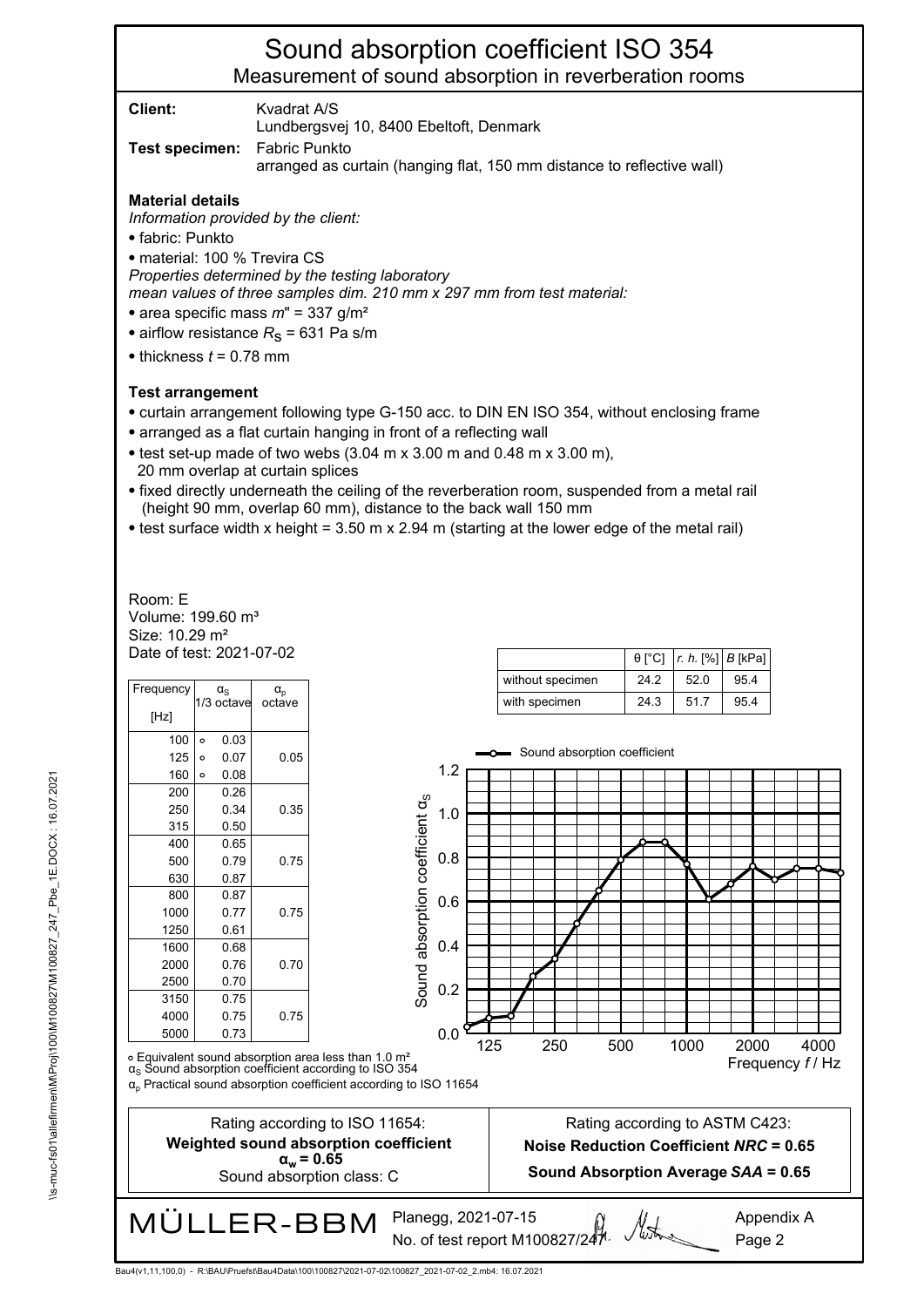**Client:** Kvadrat A/S

Lundbergsvej 10, 8400 Ebeltoft, Denmark

**Test specimen:** Fabric Punkto

arranged as pleated curtain with 100 % fullness, 100 mm distance to reflective wall

#### **Material details**

*Information provided by the client:*

⦁ fabric: Punkto

⦁ material: 100 % Trevira CS

*Properties determined by the testing laboratory* 

*mean values of three samples dim. 210 mm x 297 mm from test material:*

- ⦁ area specific mass *m*" = 337 g/m²
- airflow resistance  $R<sub>S</sub>$  = 631 Pa s/m
- $\bullet$  thickness  $t = 0.78$  mm

#### **Test arrangement**

- ⦁ curtain arrangement following type G-100 acc. to DIN EN ISO 354, without enclosing frame
- ⦁ arranged as a pleated curtain with 100 % fullness hanging in front of a reflecting wall
- ⦁ test set-up made of three webs (two 3.04 m x 3.00 m, one 0.96 m x 3.00 m), 20 mm overlap at curtain splices
- ⦁ fixed directly underneath the ceiling of the reverberation room, suspended from a metal rail (height 90 mm, overlap 60 mm), distance to the back wall 100 mm
- ⦁ test surface width x height = 3.50 m x 2.94 m (starting at the lower edge of the metal rail)

Date of test: 2021-07-02 Size: 10.29 m² Volume: 199.60 m³ Room: E

| Frequency | $\alpha_{\rm s}$ | $\alpha_{\text{p}}$ |
|-----------|------------------|---------------------|
| [Hz]      | 1/3 octave       | octave              |
| 100       | 0.06<br>$\circ$  |                     |
| 125       | 0.11             | 0.10                |
| 160       | 0.19             |                     |
| 200       | 0.36             |                     |
| 250       | 0.44             | 0.45                |
| 315       | 0.62             |                     |
| 400       | 0.78             |                     |
| 500       | 0.90             | 0.85                |
| 630       | 0.93             |                     |
| 800       | 0.93             |                     |
| 1000      | 0.90             | 0.90                |
| 1250      | 0.94             |                     |
| 1600      | 0.99             |                     |
| 2000      | 0.98             | 1.00                |
| 2500      | 0.97             |                     |
| 3150      | 0.97             |                     |
| 4000      | 0.97             | 0.95                |
| 5000      | 0.95             |                     |

|                  |      | $\theta$ [°C]   r. h. [%]   B [kPa] |      |
|------------------|------|-------------------------------------|------|
| without specimen | 24.2 | 52.0                                | 95.4 |
| with specimen    | 24.2 | 51.3                                | 95.3 |



∘ Equivalent sound absorption area less than 1.0 m²<br>α<sub>s</sub> Sound absorption coefficient according to ISO 354

αp Practical sound absorption coefficient according to ISO 11654

Bau4(v1,11,100,0) - R:\BAU\Pruefst\Bau4Data\100\100827\2021-07-02\100827\_2021-07-02\_3.mb4: 16.07.2021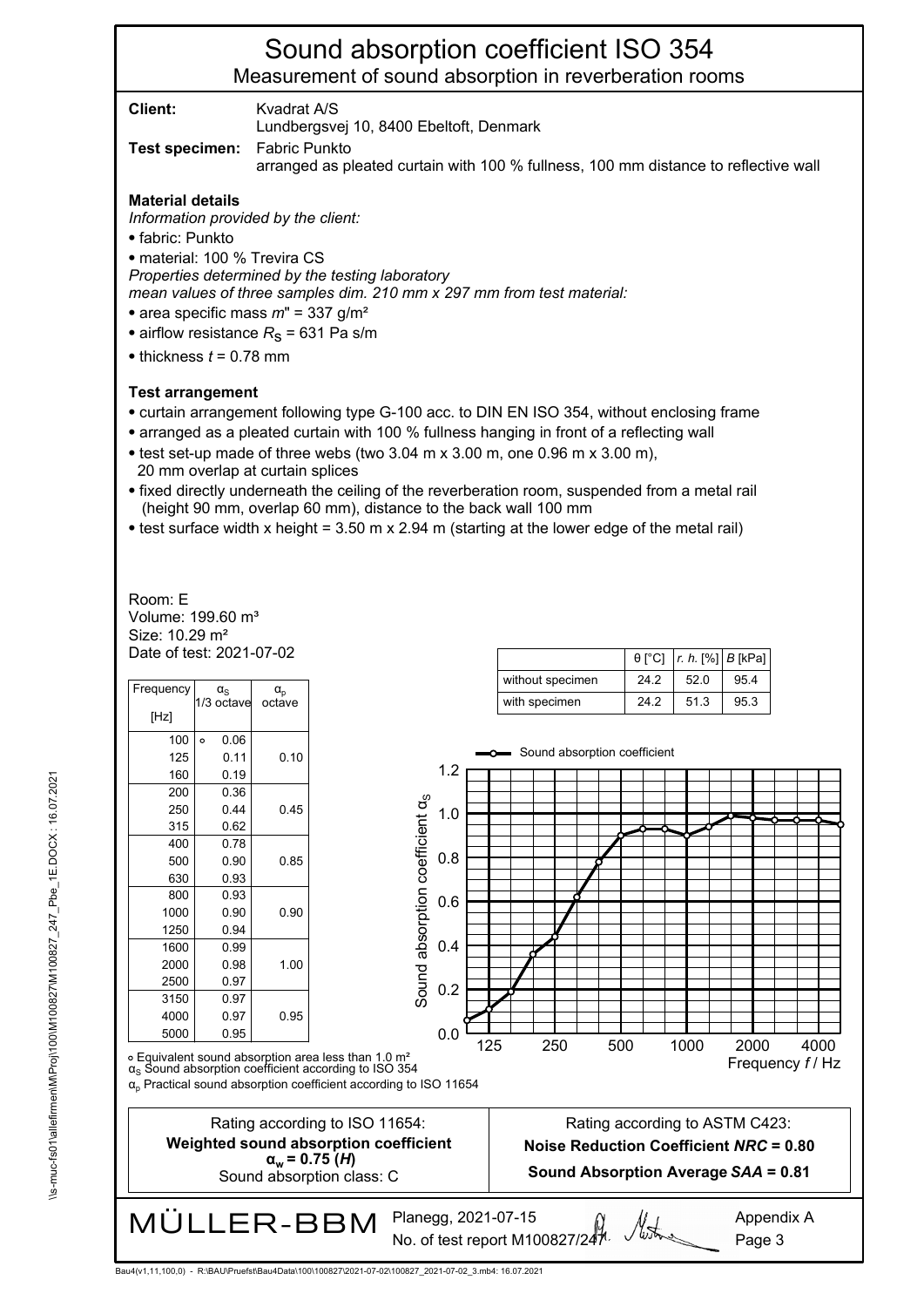**Client:** Kvadrat A/S

Lundbergsvej 10, 8400 Ebeltoft, Denmark

**Test specimen:** Fabric Punkto

arranged as pleated curtain with 100 % fullness, 150 mm distance to reflective wall

#### **Material details**

*Information provided by the client:*

⦁ fabric: Punkto

⦁ material: 100 % Trevira CS

*Properties determined by the testing laboratory* 

*mean values of three samples dim. 210 mm x 297 mm from test material:*

- ⦁ area specific mass *m*" = 337 g/m²
- airflow resistance  $R<sub>S</sub>$  = 631 Pa s/m
- $\bullet$  thickness  $t = 0.78$  mm

#### **Test arrangement**

- ⦁ curtain arrangement following type G-150 acc. to DIN EN ISO 354, without enclosing frame
- ⦁ arranged as a pleated curtain with 100 % fullness hanging in front of a reflecting wall
- ⦁ test set-up made of three webs (two 3.04 m x 3.00 m, one 0.96 m x 3.00 m), 20 mm overlap at curtain splices
- ⦁ fixed directly underneath the ceiling of the reverberation room, suspended from a metal rail (height 90 mm, overlap 60 mm), distance to the back wall 150 mm
- ⦁ test surface width x height = 3.50 m x 2.94 m (starting at the lower edge of the metal rail)

Date of test: 2021-07-02 Size: 10.29 m² Volume: 199.60 m³ Room: E

| Frequency | $\alpha_{\rm S}$<br>1/3 octave | $\alpha_{p}$<br>octave |
|-----------|--------------------------------|------------------------|
| [Hz]      |                                |                        |
| 100       | 0.06<br>$\circ$                |                        |
| 125       | 0.13                           | 0.15                   |
| 160       | 0.22                           |                        |
| 200       | 0.41                           |                        |
| 250       | 0.52                           | 0.55                   |
| 315       | 0.71                           |                        |
| 400       | 0.82                           |                        |
| 500       | 0.93                           | 0.90                   |
| 630       | 0.93                           |                        |
| 800       | 0.93                           |                        |
| 1000      | 0.95                           | 0.95                   |
| 1250      | 0.99                           |                        |
| 1600      | 0.97                           |                        |
| 2000      | 0.95                           | 0.95                   |
| 2500      | 0.96                           |                        |
| 3150      | 0.98                           |                        |
| 4000      | 0.99                           | 1.00                   |
| 5000      | 0.98                           |                        |

|                  |      | $\theta$ [°C]   r. h. [%]   B [kPa] |      |
|------------------|------|-------------------------------------|------|
| without specimen | 24.2 | 52.0                                | 954  |
| with specimen    | 24.2 | 51.3                                | 95.3 |

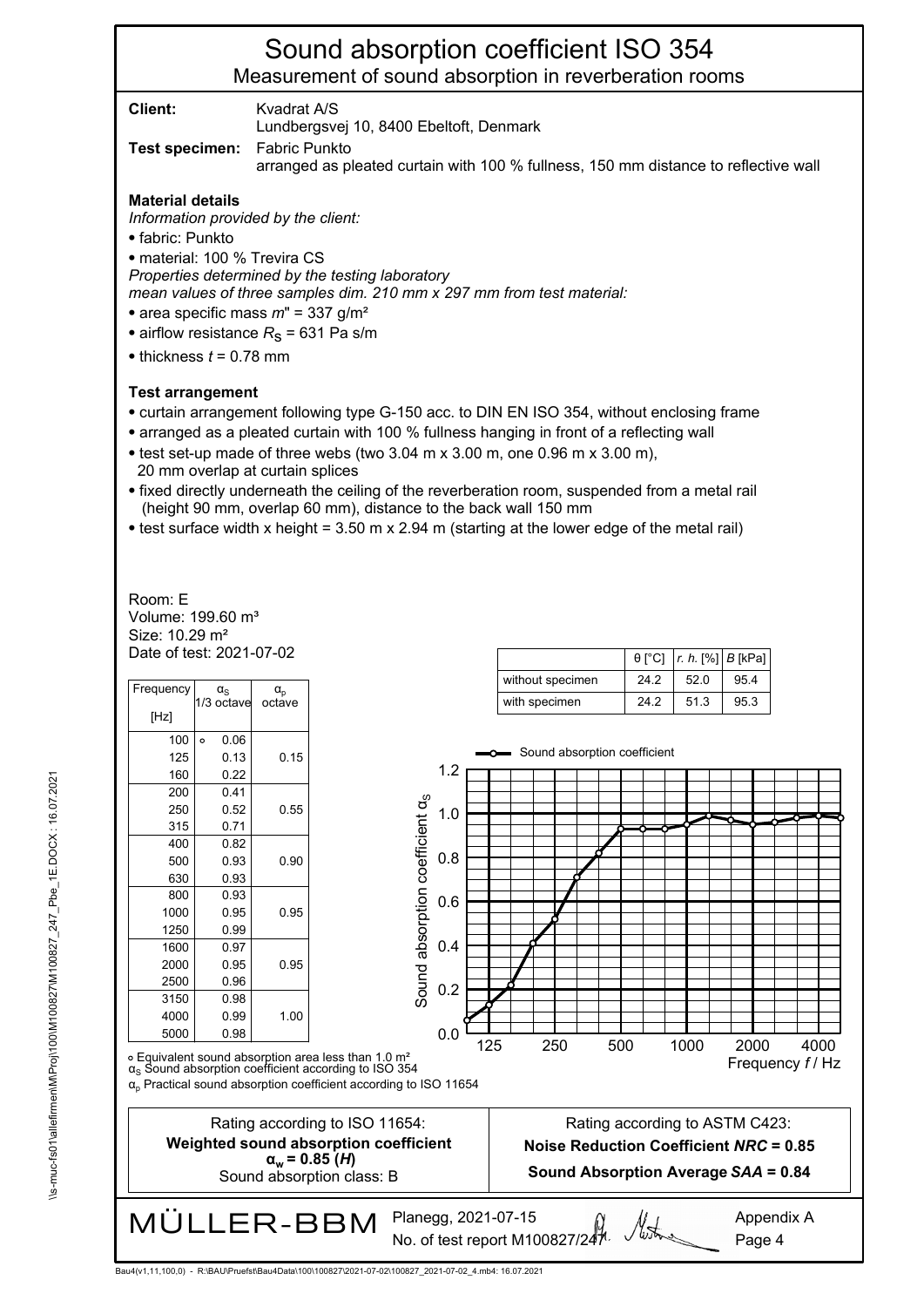

# **Curtain fabric Punkto, by Kvadrat A/S**

Figure B.1. Flat hanging curtain in the reverberation room: frontal view.



Figure B.2. Flat hanging curtain in the reverberation room: diagonal view.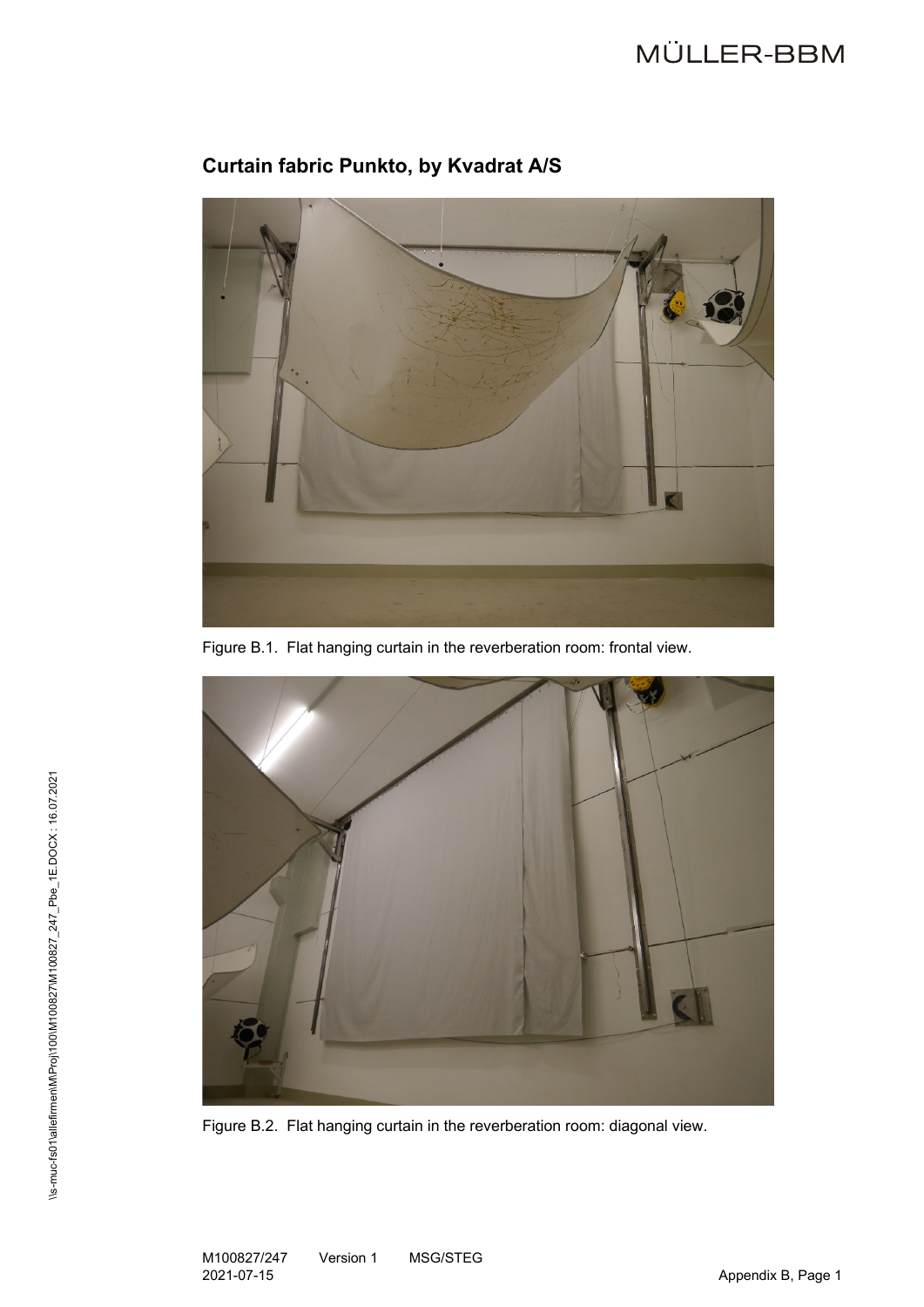

# **Curtain fabric Punkto, by Kvadrat A/S**

Figure B.3. Pleated hangigng curtain, 100 % fullness in the reverberation room: frontal view.



Figure B.4. Pleated hangigng curtain, 100 % fullness in the reverberation room: diagonal view.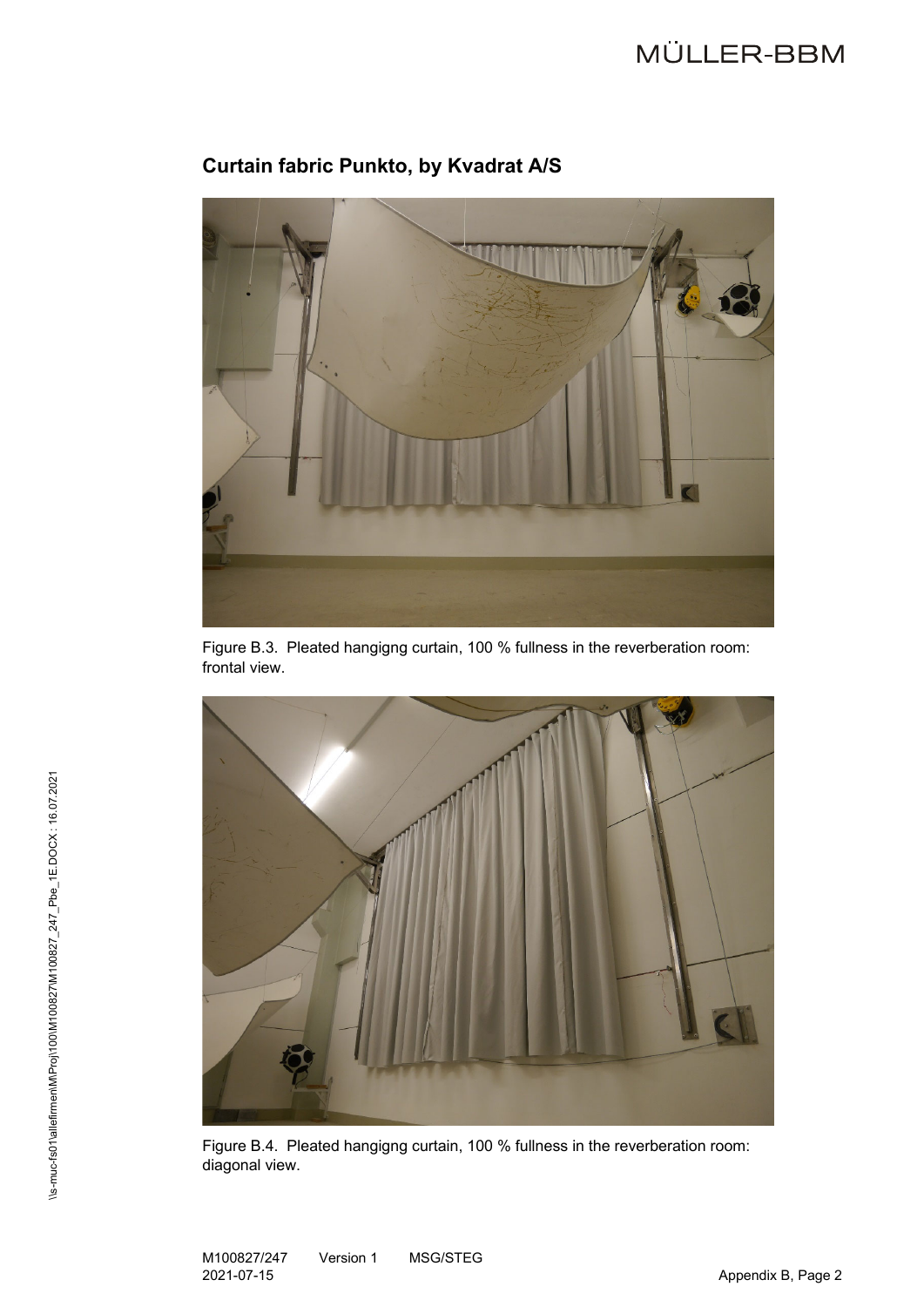## **Description of the test procedure for the determination of the sound absorption in a reverberation room**

#### **1 Measurand**

The sound absorption coefficient  $\alpha$  of the test object was determined. For this purpose the mean value of the reverberation time in the reverberation room with and without the test object was measured. The sound absorption coefficient was calculated using the following equation:

$$
\alpha_{s} = \frac{A_{T}}{S}
$$
  

$$
A_{T} = 55,3 \ V \left( \frac{1}{c_{2}T_{2}} - \frac{1}{c_{1}T_{1}} \right) - 4 \ V \ (m_{2} - m_{1})
$$

With:

- $\alpha$ <sub>S</sub> sound absorption coefficient
- $A<sub>T</sub>$  equivalent sound absorption area of the test object in  $m<sup>2</sup>$
- *S* area covered by the test object in m2
- *V* volume of the reverberation room in  $m<sup>3</sup>$
- *c*<sup>1</sup> propagation speed of sound in air in the reverberation room without test object in m/s
- *c*<sup>2</sup> propagation speed of sound in air in the reverberation room with test object in m/s
- $T_1$  reverberation time in the reverberation room without test object in s
- $T_2$  reverberation time in the reverberation room with test object in s
- $m_1$  power attenuation coefficient in the reverberation room without test object in m<sup>-1</sup>
- $m<sub>2</sub>$  power attenuation coefficient in the reverberation room with test object in m<sup>-1</sup>

The area covered by the test object was used as testing area.

The different dissipation during the sound propagation in the air was taken into account according to paragraph 8.1.2 of DIN EN ISO 354 [1]. The power attenuation coefficient was calculated according to ISO 9613-1 [4]. The climatic conditions during the measurements are indicated in the test certificates.

Information on the repeatability and reproducibility of the test procedure are given in DIN EN ISO 354 [1] and DIN EN ISO 12999-2 [5]. In [5] for the single-number  $\alpha_w$  a standard deviation of reproducibility of  $\sigma_R$  = 0.035 is indicated. This value was determined from reproducibility data of the test method based on round robin tests and describes the reproducibility of test results that was determined in test laboratories for similar constructions. An aspired confidence level of 95 % results in a coverage factor of  $k = 2.0$  and an expanded uncertainty of  $U = \pm 0.07$  for the weighted sound absorption coefficient *α*w.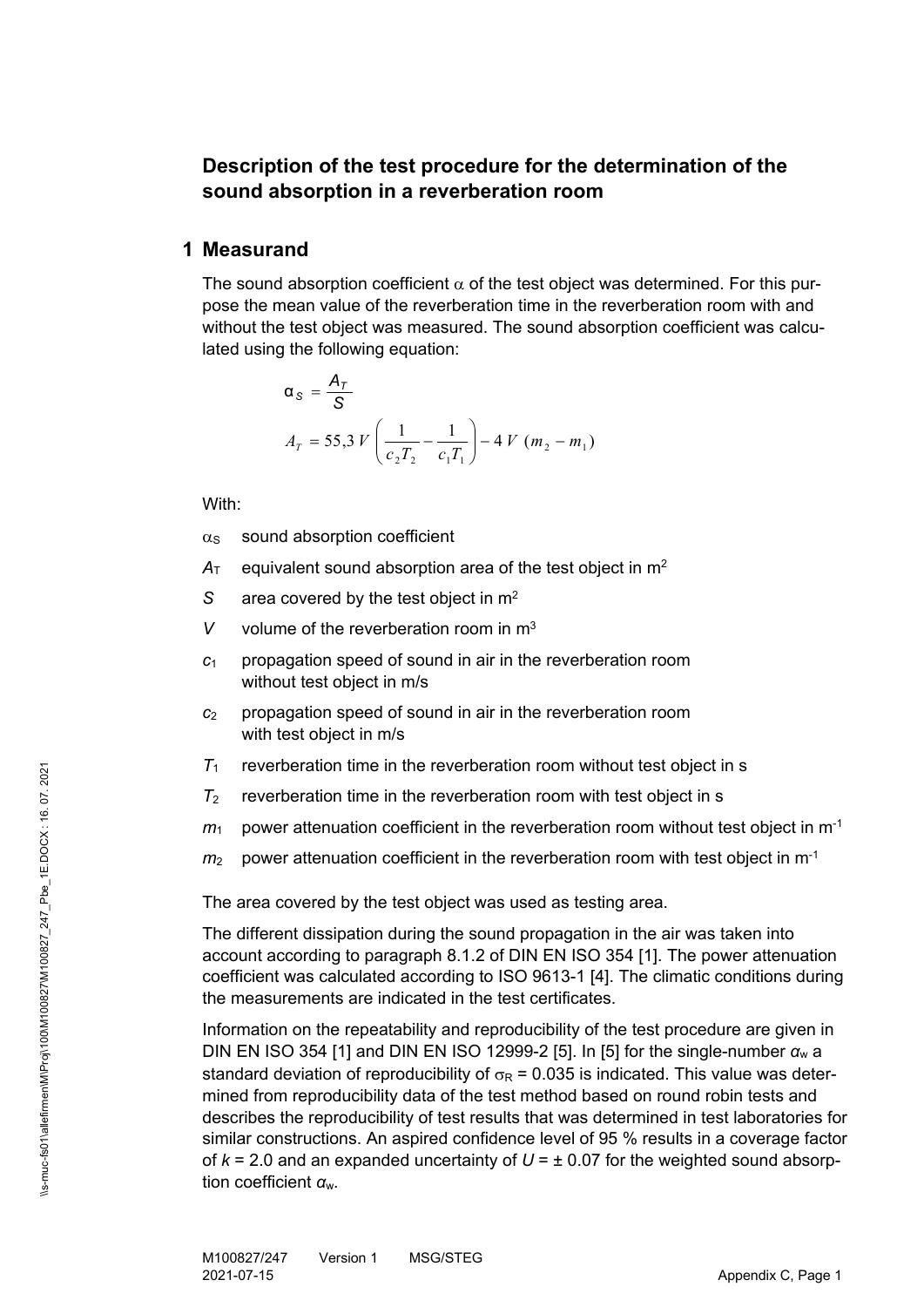## **2 Test procedure**

#### **2.1 Description of the reverberation room**

The reverberation room complies with the requirements according to DIN EN ISO 354 [1].

The reverberation room has a volume of  $V = 199.6$  m<sup>3</sup> and a surface of  $S = 216$  m<sup>2</sup>.

Six omni-directional microphones and four loudspeakers were installed in the reverberation room. In order to improve the diffusivity, six composite sheet metal boards dimensioned 1.2 m x 2.4 m and six composite sheet metal boards dimensioned 1.2 m x 1.2 m were suspended curved and irregularly.

Figure C.1 shows the drawings of the reverberation room.



Figure C.1. Plan view and sections of the reverberation room.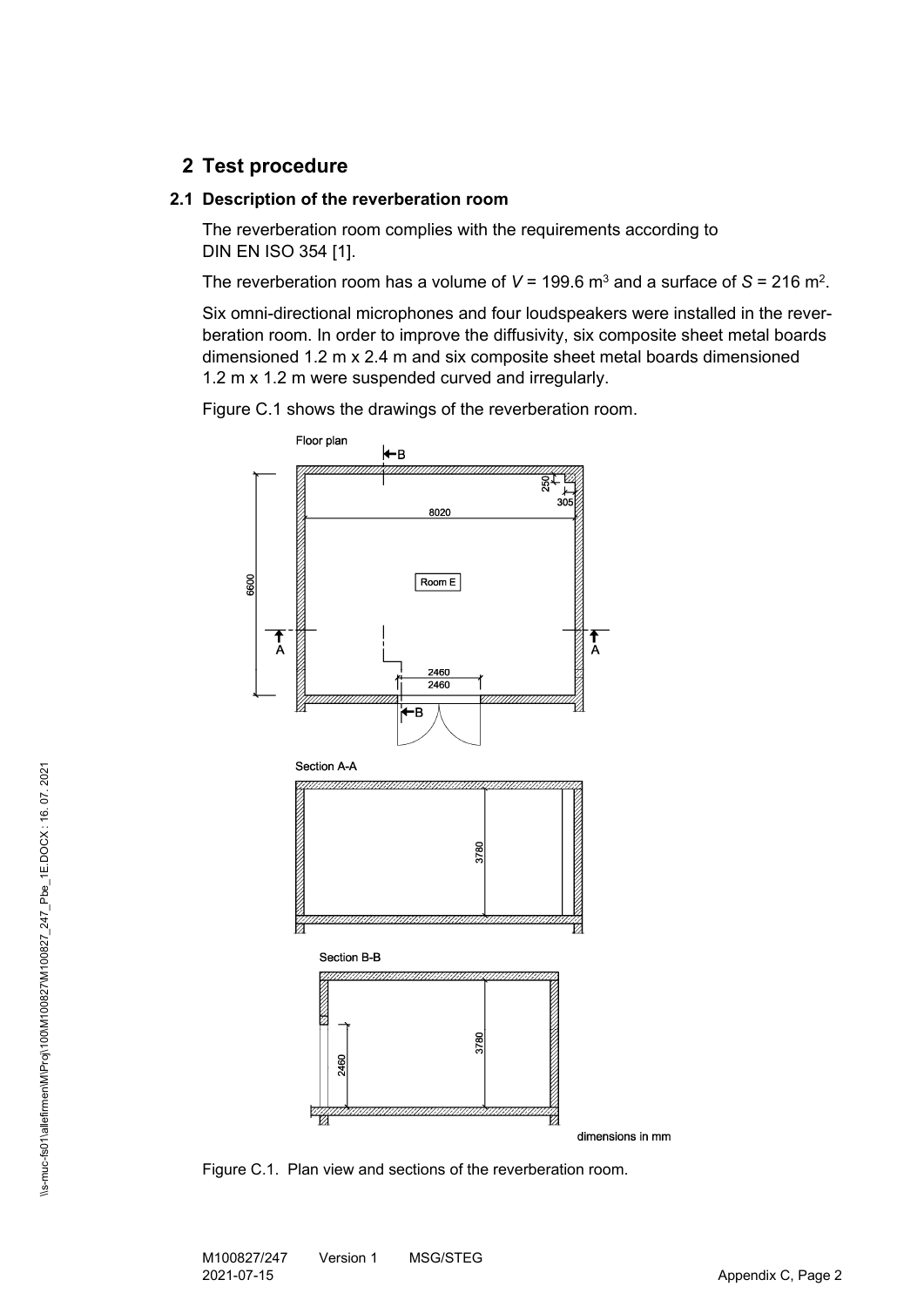#### **2.2 Measurement of reverberation time**

The determination of the impulse responses were carried out according to the indirect method. In all tests, a sinusoidal sweep with pink noise spectrum was used as test signal. In the reverberation room with and without test objects each 24 independent combinations of loudspeakers and microphones were measured. The reverberation time was evaluated according to DIN EN ISO 354 [1], using a linear regression for the calculation of the reverberation time  $T_{20}$  from the level of the backward integrated impulse response.

The determined reverberation times are indicated in Table C.1-

|                           |                                   |                                      | Reverberation time T in s |                       |                       |
|---------------------------|-----------------------------------|--------------------------------------|---------------------------|-----------------------|-----------------------|
| <b>Frequency</b><br>in Hz | $T_1$<br>(without test<br>object) | T <sub>2</sub><br>(with test object) |                           |                       |                       |
|                           | Appendix A,<br>pages 1-4          | Appendix A,<br>page 1                | Appendix A,<br>page 2     | Appendix A,<br>page 3 | Appendix A,<br>page 4 |
| 100                       | 5.46                              | 5.31                                 | 5.23                      | 4.95                  | 4.93                  |
| 125                       | 6.19                              | 5.69                                 | 5.44                      | 5.08                  | 4.93                  |
| 160                       | 6.13                              | 5.61                                 | 5.32                      | 4.43                  | 4.27                  |
| 200                       | 5.67                              | 4.45                                 | 3.86                      | 3.43                  | 3.25                  |
| 250                       | 5.77                              | 4.26                                 | 3.52                      | 3.18                  | 2.95                  |
| 315                       | 5.52                              | 3.44                                 | 2.91                      | 2.62                  | 2.45                  |
| 400                       | 5.48                              | 2.88                                 | 2.55                      | 2.31                  | 2.23                  |
| 500                       | 5.51                              | 2.52                                 | 2.29                      | 2.12                  | 2.08                  |
| 630                       | 5.26                              | 2.22                                 | 2.13                      | 2.04                  | 2.04                  |
| 800                       | 4.84                              | 2.03                                 | 2.05                      | 1.97                  | 1.98                  |
| 1000                      | 4.91                              | 2.01                                 | 2.21                      | 2.02                  | 1.96                  |
| 1250                      | 5.07                              | 2.08                                 | 2.54                      | 1.99                  | 1.94                  |
| 1600                      | 5.04                              | 2.33                                 | 2.39                      | 1.93                  | 1.96                  |
| 2000                      | 4.84                              | 2.45                                 | 2.22                      | 1.91                  | 1.95                  |
| 2500                      | 4.23                              | 2.13                                 | 2.16                      | 1.82                  | 1.84                  |
| 3150                      | 3.55                              | 1.91                                 | 1.91                      | 1.68                  | 1.67                  |
| 4000                      | 2.88                              | 1.73                                 | 1.70                      | 1.51                  | 1.50                  |
| 5000                      | 2.39                              | 1.52                                 | 1.53                      | 1.38                  | 1.36                  |

Table C.1. Reverberation times without and with test object.